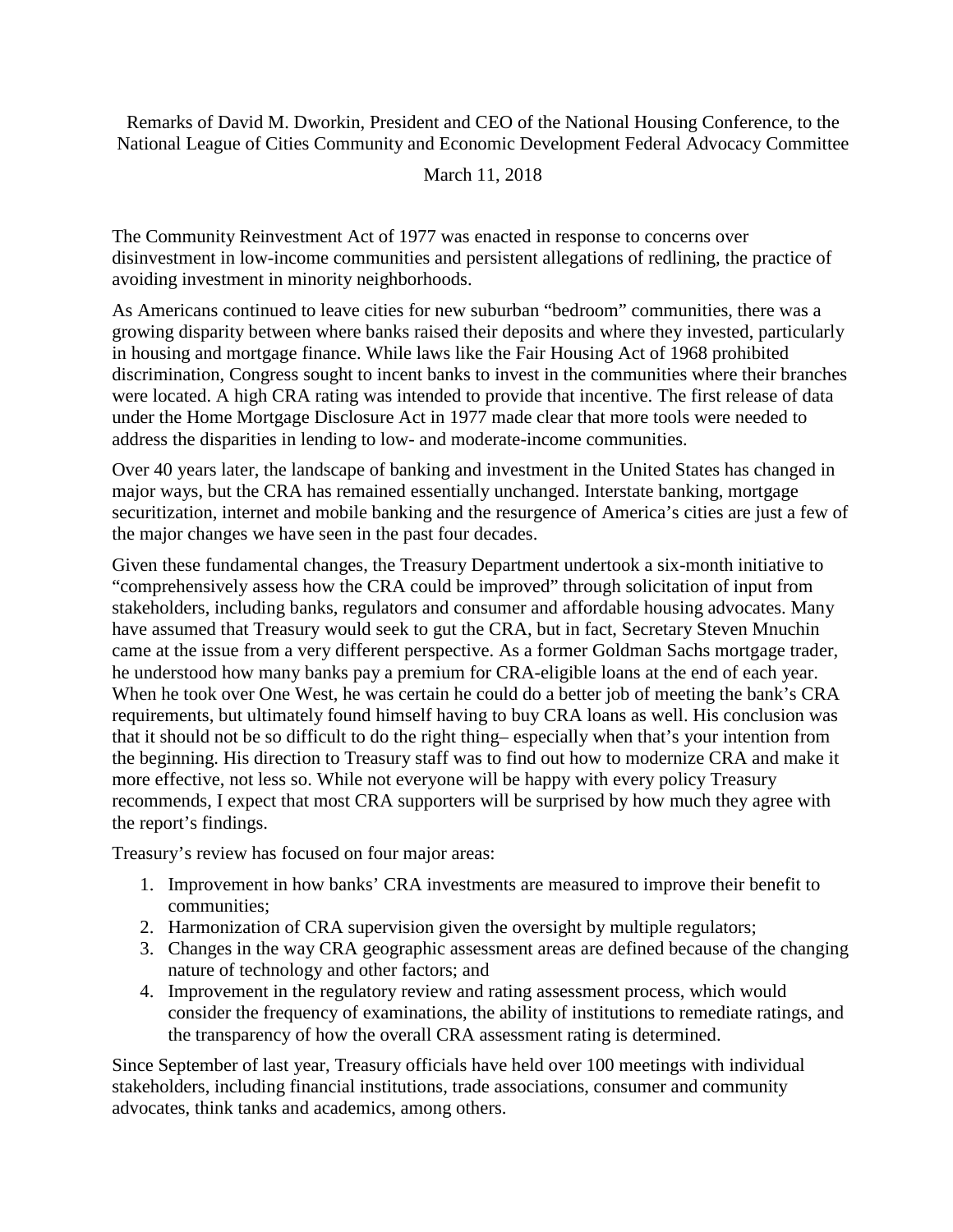To understand why the Community Reinvestment Act remains so important, one need only look at the numbers of minority homeownership in the 50 years since the passage of the Fair Housing Act. Overall, minority homeownership plummeted during the Great Recession, falling from 52% in 2004 to 46% in 2016. The homeownership rate for African-Americans is lower today than it was when the Fair Housing Act was passed in 1968. That is a national tragedy. African-American households saw a seven-point decline in homeownership, from nearly 50% in 2004 to below 42% in 2016. During the same period, the white homeownership rate declined by 4.1 percentage points, while the "other" households (includes Asian, Hawaiian, Pacific Islander, American Indian and Alaska Native households) rate declined by 3.5 percentage points, and the Hispanic homeownership rate by 1.7 percentage points.

Last month, I sat down with the Treasury team to discuss several areas they are examining, and to review their current thinking on CRA reform. My impression coming from that meeting and other conversations is that the Treasury report is unlikely to recommend any legislative changes to CRA, focusing instead on how to modernize the regulations, guidance and procedures so it better reflects changes in banking that have occurred in the past 40 years, but particularly since the advent of interstate and internet banking. It is also likely they will advocate for greater flexibility for banks to address performance issues that result in downgrades over the course of their assessment period, so they are incented to make changes quickly and are not unduly penalized for non-material violations that fall in the purview of other regulators.

One of the most important areas that Treasury will address is how investments are counted in and out of designated Assessment Areas. With the rise of interstate banking and bank consolidation, as well as the merging of investment banking and commercial banking in so many large banks, defining what constitutes a bank's Assessment Area and how to count investments outside those boundaries is a key area of interest and one that potentially has the greatest impact for America's cities.

Assessment Area definition and application present unique challenges today because banks have alternate channels for accepting deposits, like mobile and online banking, that did not exist in 1977; customers with deposits are much more mobile today, and rural areas have experienced a disproportionate number of bank branch closures not envisioned in 1977. These factors have contributed to a condition known as CRA hotspots, where CRA investment incentives are concentrated in a few states, like Utah, South Dakota and Delaware, while other states, where banks are less likely to be chartered, have become CRA deserts. If LIHTC investments in your city are pricing at more than \$1.10 per credit, chances are that you are in a CRA hotspot. If they priced well below \$1.00, you may be in a CRA desert – and if you don't know what LIHTC is, then you are definitely in a CRA desert!

Treasury's report, and ultimately, the regulatory actions of the independent regulators that enforce CRA – the FDIC, OCC and Federal Reserve Board—will have to address how CRA investments are measured in a way that doesn't dilute the original intent of the law, while addressing changes in the banking industry over the past 40 years.

For those of us who care deeply about maintaining and improving the CRA's effectiveness, we will need to:

• Closely examine the final CRA report and thoughtfully consider how the issues it raises impact our communities;